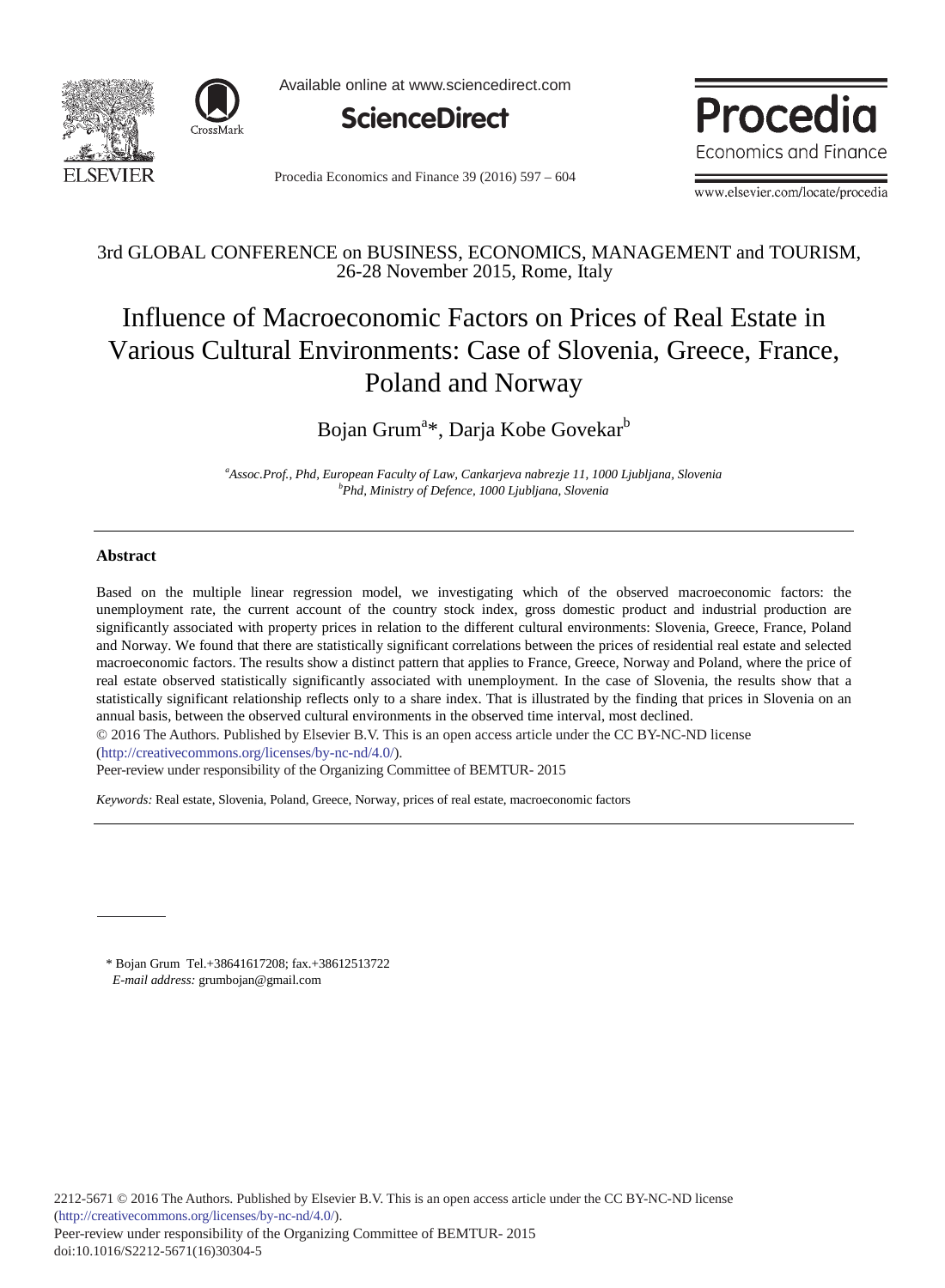# **1. Introduction**

Real estate market and real estate prices are closely linked with general economic cycles (Quigley, 1999; Wang, 2003). Numerous researches as Hon-Chung (2009), Ludwig and Slok (2004), Case et al. (2005), Bardham et al. (2007), Goodhard and Hofmann (2007) and Zhang and Wu (2008) have revealed that among macroeconomic factors related to the real estate prices, the key factors were gross domestic product (GDP), unemployment, share index, current account of a country, demographic factors, household income, interest rate, industrial production and consumption of households. In accordance with the data of the Institute of Macroeconomic Analysis and Development (2015), the biggest influence on the price of real estate have factors associated with GDP, unemployment, current account of a country, domestic demand and share index. We follow the conclusions of Hon-Chung (2009) who said that depending on various influences of the mentioned factors on the real estate price, the results of individual researches could not be generalized to all countries and regions with different environments, but had to be considered separately. Moreover, in the opinion of Mavrodiy (2005) the prices of real estate and activity in the real estate market are connected with the economic development of an individual country. Hong-Yu and Kuentai (2011) on the other hand determined that the prices of real estate in the capitals differed considerably from the prices of real estate in other smaller cities and that it was the prices of real estate in the capitals, which created the real estate market. As in other observed countries, the most expensive real estate can be found in bigger cities. (Mavrodiy, 2005; Himmelberg et al., 2005).

In the research we are interested in the links between the price of apartments and observed macroeconomic variables in different social environments, i.e. the capitals of Slovenia, Greece as a southern member of the EU, France as a western member of the EU, Norway as a northern and Scandinavian country (non-member of the EU) and Poland as an eastern member of the EU. In the article we derive from hypothesis that selected variables: unemployment, share index, current account of a country, industrial production and GDP, in the capitals of the observed countries: Slovenia, Greece, France, Poland and Norway, are linked to the prices of residential real estate and that mutual correlations in various observed cultural and economic environments differ from each other.

#### *1.1. Macroeconomic factor*

As a strong factor, which fundamentally influences the prices of apartments, a household income is most frequently mentioned (European Central Bank, 2013). As stated by Paiella (2007) there is a strong correlation between property and consumption, which means that an increase of property value also increases property of households. Reichert (1990) studied influence of interest rates, household incomes, employments and migrations on the prices of apartments on a national level and within a region. He discovered that the largest influence on the prices on a national level had interest rates of mortgage credit, whereas on a regional level the largest influence on the prices had migration of population, employment and household incomes. In the opinion of Bardhan et al. (2007), the key factor which influences the demand for real estate is the GDP. Zull Kepili Izati and Masron (2011) also researched development of prices of real estate and GDP. In their survey, they comparatively studied the connection between real estate prices, growth of foreign investments and GDP in Malaysia and South Korea. They established that the growth of GDP and prices of real estate was higher in South Korea as a consequence of a parallel higher growth of foreign investments. In the U.S.A., the relations between the prices of real estate, index of real estate price and GDP were studied by Valadez (2010). He determined that there was a statistically significant connection between the price index of real estate and GDP, but he did not find a cause for this connection. The results of a research carried out by Giussani et al. (1993), on the other hand, showed that GDP linked also to the price of business real estate. Authors studied factors, which affected the price of business real estate rental in European cities. The study based on an analysis of supply and demand. They established that GDP and unemployment were statistically significantly connected with the prices of business real estate rental. D'Arcy et al. (1994) also arrived to similar conclusions after researching factors linked to the price of business real estate rental in 20 European cities in the period from 1982 to 1993. The outcomes of the research have shown that GDP and unemployment are the most important factors linked to the price of business real estate rental in the selected cities. Chin (2003) researched influence of macroeconomic factors on the price of business real estate rental during the period from 1988 to 2001 in five cities of Southeast Asia: Singapore, Hong Kong, Taipei, Kuala Lumpur and Bangkok. In his study, he included the following macroeconomic factors: GDP, credit interest rate, consumer price index, scope of production,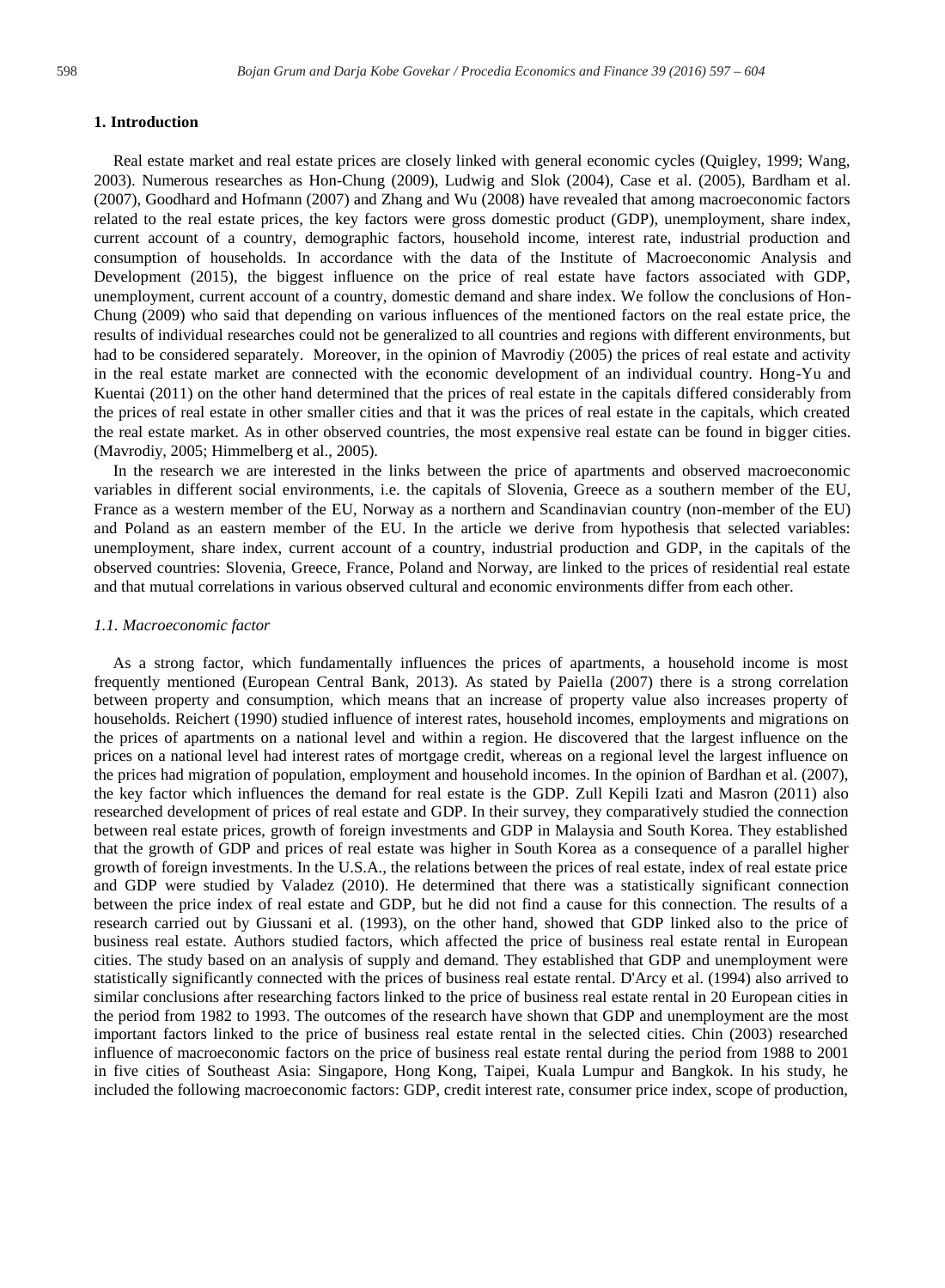unemployment and surface of a business premise. He found that the key factors connected with the price of real estate rental were the surface of the business premise and credit interest rate.

A comparison with European studies is quite interesting as they demonstrate that the key factors, which influence the rental price of real estate are: GDP, scope of production and rate of unemployment. These factors, however, are not linked to the price of business real estate rental in case of five Asian cities (Chin, 2003). Ping-Ma (2010) researched the influence of movement of real estate prices on the economy of China or GDP. By using an empirical analysis, he proved that an increase of investments into real estate significantly influenced the increase of GDP. In author's opinion, such result is understandable as more than 11% of GDP are investments into real estate. His prediction for the near future when he expects a renewed growth of real estate prices in China as well as the United States and Europe is quite interesting. Shen and Liu (2004) proved on a sample of 14 Chinese cities between 1995 and 2002 that it was possible to explain real estate prices with population growth, unemployment rate, consumer price index, household income, construction costs and amount of real estate on the market. A similar study was conducted by Zhou (2005) in the period between 2001 and 2004 on an example of Chinese cities: Beijing, Shanghai, Tianjin and Chongqing. He discovered that household income, bank loans and number of sold apartments were statistically significantly linked with the price of apartments in Beijing, household incomes and number of sold apartments were crucial in creation of prices in Tianjin, whereas the most important factors connected with the price of apartments in the cities of Shanghai and Chongqing were expected prices of apartments and costs of construction. In researches of certain authors such as Stiglitz (2011), Shiller and Case (1988), Shiller et al. (2010), it was the expectations of potential buyers which were the key factor, statistically significantly connected with the movement of real estate prices. Ho and Wong (2008) discovered that the prices of real estate or houses in Hongkong were statistically significantly influenced by their demand. Akbari and Aydede (2012) determined that the prices of real estate in some developed countries had increased significantly by the end of 2008 in comparison to the increase of the income per capita. They concluded that the low interest rate was the cause for the increase of prices as low interest rate enabled a purchase of real estate despite low financial resources of a buyer. Greiber and Setzer (2007) also established that monetary policy was linked to the development in the real estate market through interest rate and liquidity. This was confirmed by Ahearne et al. (2005), who researched the real estate price in 18 industrialised countries and discovered a strong link between monetary policy and real estate prices. They established that interest rate was the main factor related to the demand for real estate. Jacobsen and Bjorn (2005) also came to a similar conclusion in their research as they established that interest rate, unemployment rate, household income and scope of residential real estate construction were the most important factors, which were statistically significantly connected with Norwegian real estate prices.

Glaeser et al. (2010) discovered in the observed period between 1996 and 2006 that the prices of real estate had increased by 53% in relation to the prices of basic necessities, however, low interest rates could only explain a fifth of the price. Goodhard and Hofman (2007) researched the connection between the amount of money, loans, price of real estate and economy in industrialised countries in the period from 1980 to 2002. The research showed statistical significance between the prices of real estate, amount of money, loans and macroeconomic effects. Loans were significantly connected with the amount of money and real estate prices, while real estate prices were connected with loans and amount of money. Gerlach and Peng (2005) also proved in their study that real estate prices were connected with bank loans and not vice-versa. Zhang et al. (2006) confirmed statistically significant and positive link between the real estate prices and bank loans in their research carried out on Chinese real estate. The same was demonstrated by Liang and Gao (2007), as they determined the connection between monetary policy and real estate prices.

#### **2. Methodology and instruments**

By using multiple linear regression models, we have determined the connection between the selected macroeconomic factors: unemployment, share index, current account of a country, industrial production and GDP with the price of residential real estate. The connection between the prices of residential real estate and selected variables in the capitals of the selected countries has been determined by a mathematical model of multiple regression. Multiple regression analysis is a method, which expresses the ratio between regression coefficients and independent variables, which describe characteristics of individual real estate (Sirmans et al., 2006). The basic set is represented by the data on the price of a square metre of residential real estate – apartments in the capitals of the selected economic, social and cultural environments in a defined period of time from 2003 to June 2012 (Trading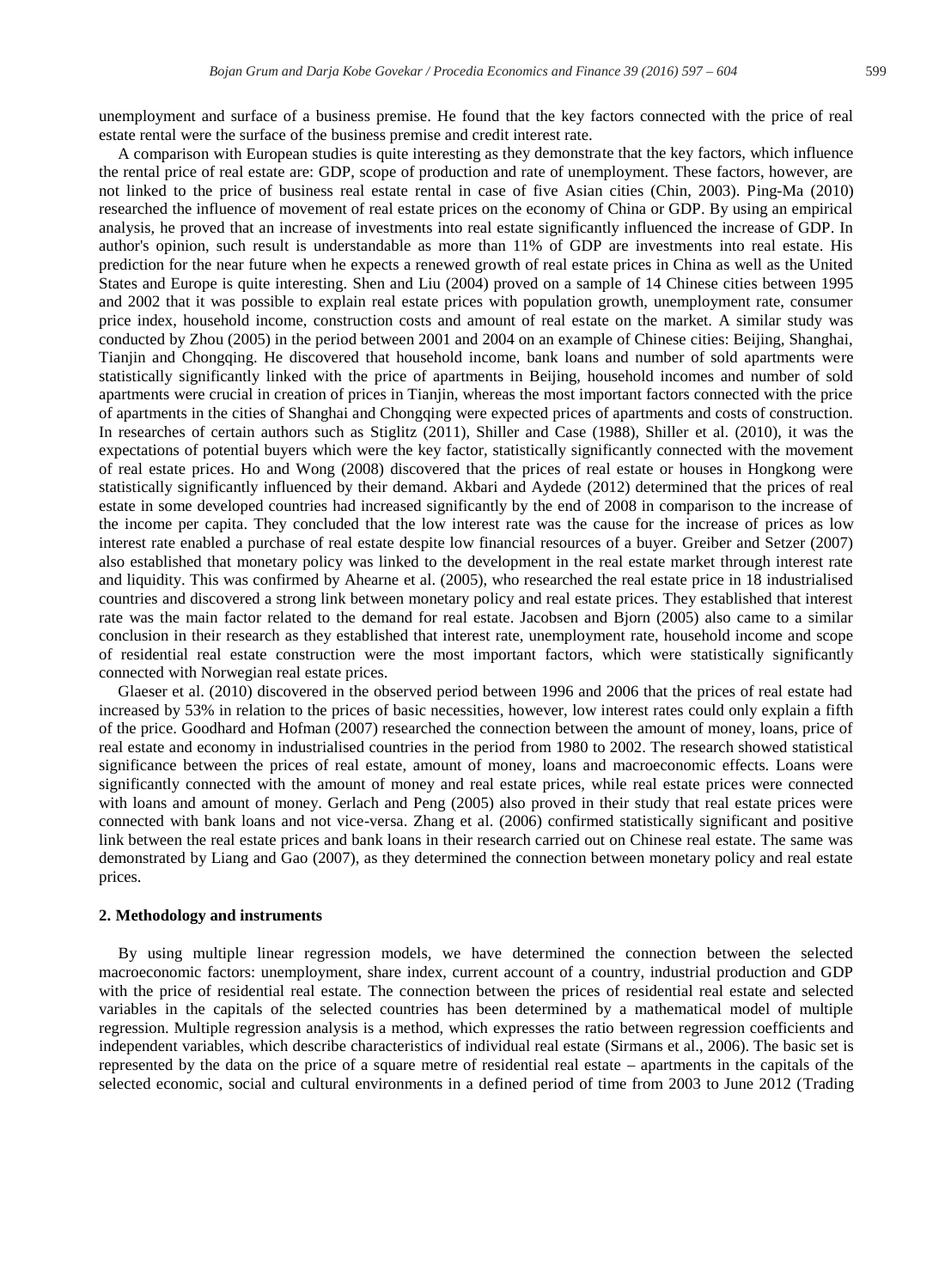#### economics, 2012; Statline, 2012).

The unit of statistical observation is the price of a square metre of residential real estate in the capitals of selected economic, social and cultural environments. The dependent variable in the research is the price of a square metre of residential real estate (CSN) in Euros. Other independent variables with which we analyze the explained variability of the price of a square metre of residential real estate (CSN) are unemployment (UN), share index (SI), current account of a country (CAC), industrial production (IP) and gross domestic product (GDP).

### **3. Results and discussions**

By using multiple linear regression models, we have determined the connection between the selected macroeconomic factors: unemployment, share index, current account of a country, industrial production and GDP with the price of residential real estate. The connection between the prices of residential real estate and selected variables in the capitals of the selected countries has been determined by a mathematical model of multiple regression. Multiple regression analysis is a method, which expresses the ratio between regression coefficients and independent variables, which describe characteristics of individual real estate (Sirmans et al., 2006). The basic set is represented by the data on the price of a square metre of residential real estate – apartments in the capitals of the selected economic, social and cultural environments in a defined period of time from 2003 to June 2012 (Trading economics, 2012; Statline, 2012).

The unit of statistical observation is the price of a square metre of residential real estate in the capitals of selected economic, social and cultural environments. The dependent variable in the research is the price of a square metre of residential real estate (CSN) in Euros. Other independent variables with which we analyze the explained variability of the price of a square metre of residential real estate (CSN) are unemployment (UN), share index (SI), current account of a country (CAC), industrial production (IP) and gross domestic product (GDP).

For the selected economic, social and cultural environment, we have verified the correlation between the variables, evident from Table 1 and Table 2.

| Country  | Variable    | <b>CSN</b> | UN       | CAC      | SI       | <b>BDP</b> | $_{\rm IP}$ |
|----------|-------------|------------|----------|----------|----------|------------|-------------|
| Slovenia | <b>CSN</b>  | 1.000      | $-0.217$ | 0.036    | 0.426    | 0.179      | 0.024       |
|          | UN          | $-0.217$   | 1.000    | 0.007    | $-0.170$ | $-0.203$   | $-0.170$    |
|          | CAC         | 0.036      | 0.007    | 1.000    | 0.068    | $-0.010$   | 0.018       |
|          | SI          | 0.426      | $-0.170$ | 0.068    | 1.000    | 0.459      | 0.167       |
|          | <b>GDP</b>  | 0.179      | $-0.203$ | $-0.010$ | 0.459    | 1.000      | 0.291       |
|          | $_{\rm IP}$ | 0.024      | $-0.170$ | 0.018    | 0.167    | 0.291      | 1.000       |
| Greece   | <b>CSN</b>  | 1.000      | $-0.331$ | 0.185    | $-0.019$ | 0.069      | $-0.136$    |
|          | UN          | $-0.331$   | 1.000    | 0.260    | $-0.064$ | $-0.056$   | $-0.081$    |
|          | CAC         | 0.185      | 0.260    | 1.000    | 0.228    | 0.022      | $-0.337$    |
|          | SI          | $-0.019$   | $-0.064$ | 0.228    | 1.000    | 0.047      | $-0.149$    |
|          | <b>GDP</b>  | 0.069      | $-0.056$ | 0.022    | 0.047    | 1.000      | $-0.131$    |
|          | $_{\rm IP}$ | $-0.136$   | $-0.081$ | $-0.337$ | $-0.149$ | $-0.131$   | 1.000       |
| France   | <b>CSN</b>  | 1.000      | $-0.486$ | 0.305    | 0.013    | $-0.152$   | $-0.021$    |
|          | <b>UN</b>   | $-0.486$   | 1.000    | $-0.277$ | $-0.094$ | $-0.075$   | 0.057       |
|          | CAC         | 0.305      | $-0.277$ | 1.000    | 0.212    | $-0.030$   | $-0.160$    |
|          | SI          | 0.013      | $-0.094$ | 0.212    | 1.000    | $-0.045$   | 0.064       |
|          | <b>GDP</b>  | $-0.152$   | $-0.075$ | $-0.030$ | $-0.045$ | 1.000      | 0.082       |
|          | $_{\rm IP}$ | $-0.021$   | 0.057    | $-0.160$ | 0.064    | 0.082      | 1.000       |

Table 1. Correlation between variables in relation to the different cultural environments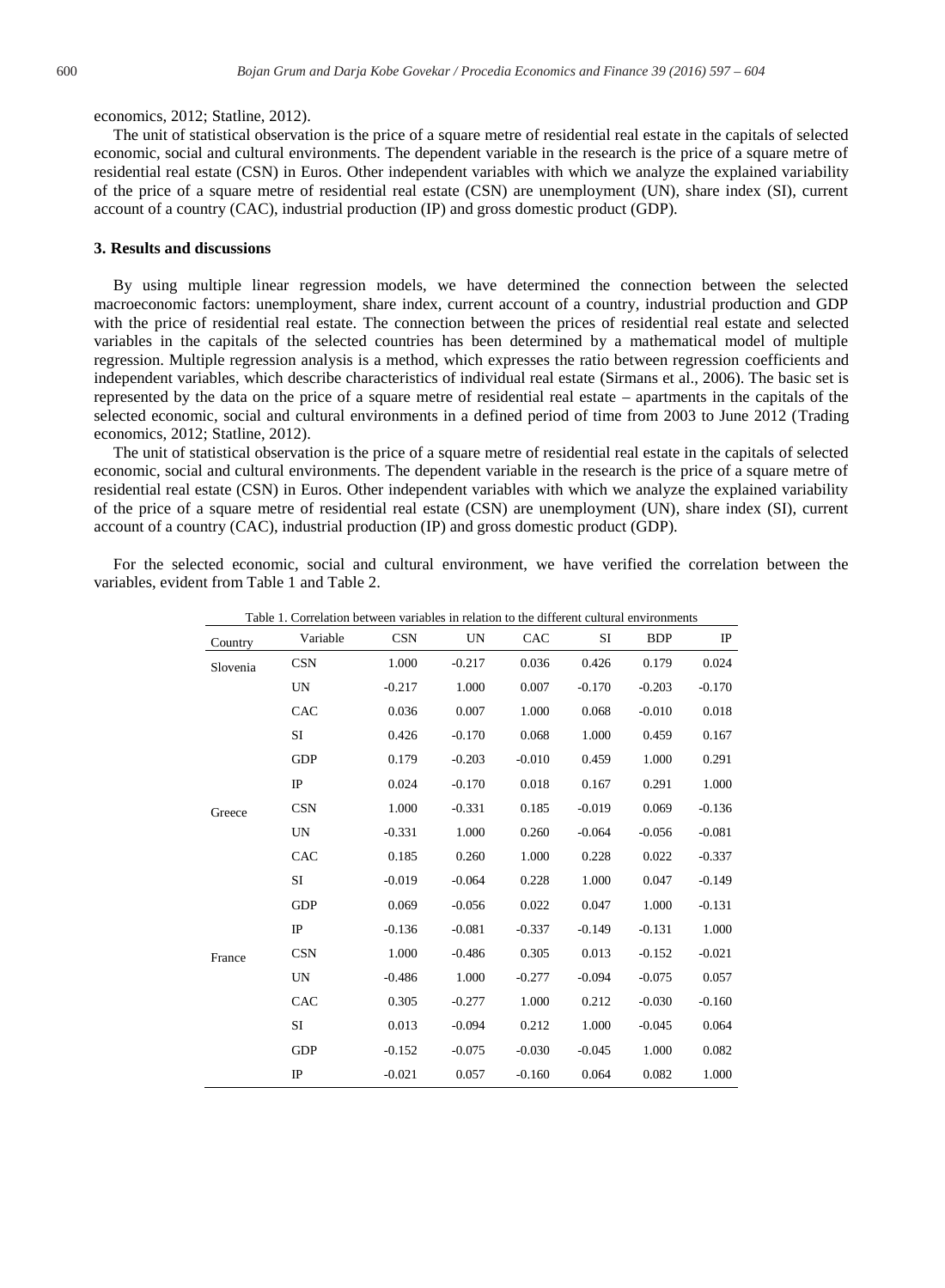| Poland<br>Norway | <b>CSN</b> | 1.000    | $-0.405$ | 0.150    | 0.330    | $-0.091$ | 0.274    |
|------------------|------------|----------|----------|----------|----------|----------|----------|
|                  | UN         | $-0.405$ | 1.000    | $-0.125$ | $-0.034$ | $-0.215$ | $-0.421$ |
|                  | CAC        | 0.150    | $-0.125$ | 1.000    | 0.344    | 0.420    | $-0.065$ |
|                  | SI         | 0.330    | $-0.034$ | 0.344    | 1.000    | 0.426    | $-0.161$ |
|                  | <b>GDP</b> | $-0.091$ | $-0.215$ | 0.420    | 0.426    | 1.000    | $-0.341$ |
|                  | IP         | 0.274    | $-0.421$ | $-0.065$ | $-0.161$ | $-0.341$ | 1.000    |
|                  | <b>CSN</b> | 1.000    | $-0.259$ | $-0.155$ | $-0.076$ | $-0.005$ | $-0.133$ |
|                  | UN         | $-0.259$ | 1.000    | $-0.278$ | 0.091    | $-0.108$ | 0.072    |
|                  | CAC        | $-0.155$ | $-0.278$ | 1.000    | $-0.098$ | $-0.031$ | 0.187    |
|                  | SI         | $-0.076$ | 0.091    | $-0.098$ | 1.000    | $-0.016$ | $-0.029$ |
|                  | <b>GDP</b> | $-0.005$ | $-0.108$ | $-0.031$ | $-0.016$ | 1.000    | $-0.015$ |
|                  | IP         | $-0.133$ | 0.072    | 0.187    | $-0.029$ | $-0.015$ | 1.000    |
|                  |            |          |          |          |          |          |          |

From Table 1 it is evident that between the variables is not a strong correlation, as no absolute value is not greater than 0.9. In Slovenia, it shows the strongest correlation between the price of real estate and the stock exchange index (0.426), followed by the correlation between the price of real estate and unemployment (-0.217). For Greece it shows the strongest correlation between the price of real estate and unemployment (- 0.331), followed by the current account of the country (0.185). Similar results are also seen in France and Norway. The strongest correlation between the price of real estate and unemployment (-0.405) between variables can also be seen in Poland, interestingly, followed by the correlation between the prices of real estate and the stock exchange index (0.330).

| Country  | Variable    |        | Regres. koefi. $(\beta)$ | T statistics | Significance level |
|----------|-------------|--------|--------------------------|--------------|--------------------|
| Slovenia | $\alpha$    |        | 0.110                    | 2.120        | 0.042              |
|          | UN          |        | $-0.149$                 | $-0.929$     | 0.360              |
|          | CAC         |        | 0.007                    | 0.044        | 0.965              |
|          | SI          | $\ast$ | 0.960                    | 2.705        | 0.011              |
|          | <b>GDP</b>  |        | $-0.021$                 | 0.119        | 0.764              |
|          | $_{\rm IP}$ |        | $-0.049$                 | $-0.303$     | 0.764              |
| Greece   | $\alpha$    |        | 0.140                    | 4.073        | 0.000              |
|          | <b>UN</b>   | $\ast$ | $-0.105$                 | $-2.246$     | 0.030              |
|          | CAC         |        | 0.290                    | 1.967        | 0.056              |
|          | SI          |        | $-0.410$                 | $-0.272$     | 0.787              |
|          | <b>GDP</b>  |        | 0.050                    | 0.337        | 0.738              |
|          | $_{\rm IP}$ |        | $-0.163$                 | $-1.109$     | 0.274              |
| France   | $\alpha$    |        | 0.024                    | 10.087       | 0.000              |
|          | <b>UN</b>   | *      | $-0.309$                 | $-3.976$     | 0.000              |
|          | CAC         |        | 0.184                    | 1.462        | 0.150              |
|          | SI          |        | $-0.033$                 | $-0.266$     | 0.792              |
|          | <b>GDP</b>  |        | $-0.189$                 | $-1.565$     | 0.124              |
|          | $_{\rm IP}$ |        | 0.006                    | 0.050        | 0.960              |
| Poland   | $\alpha$    |        | 0.036                    | 1.395        | 0.175              |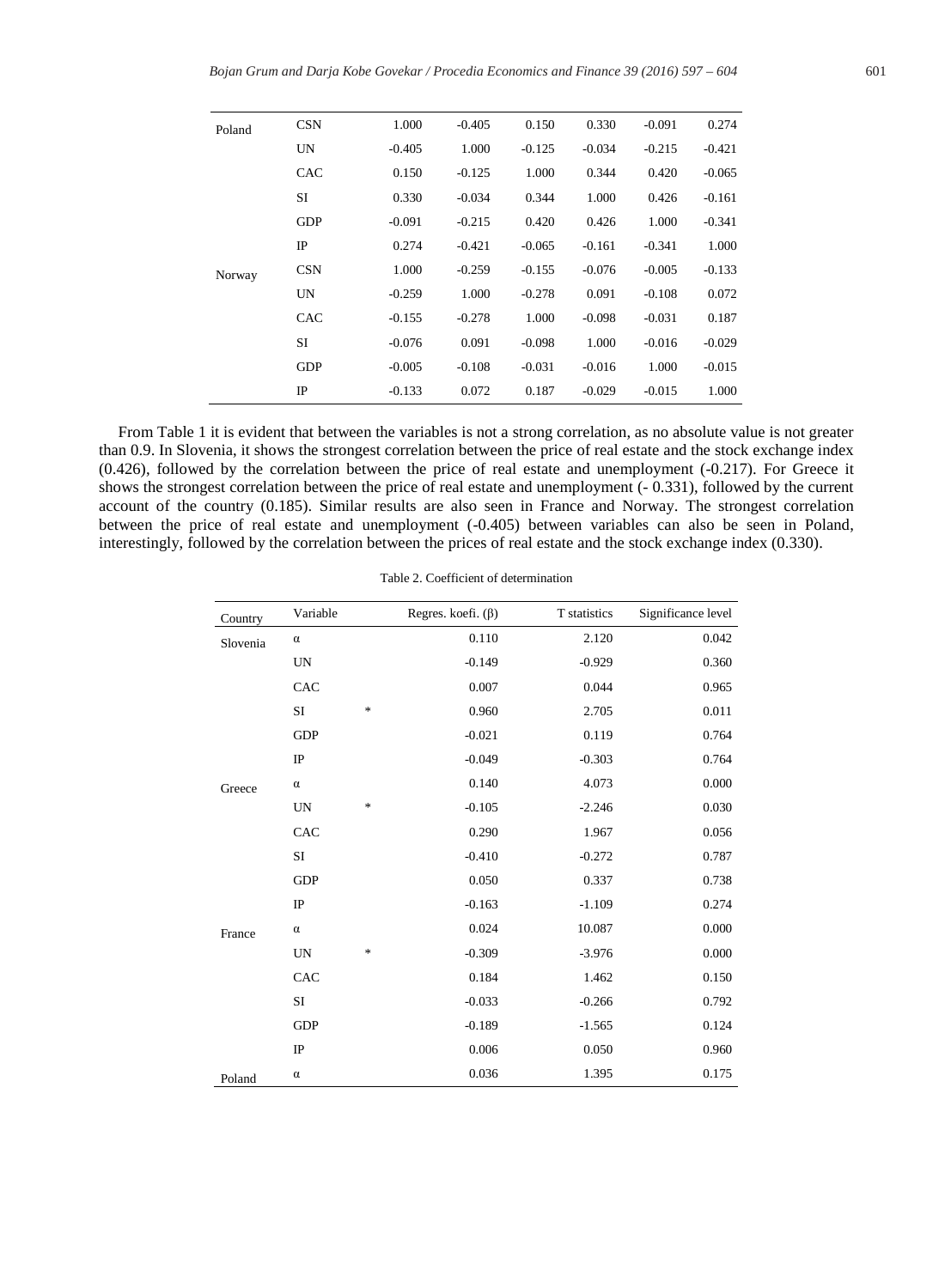| Norway                                                                 | UN          | * | $-0.389$ | $-2.261$ | 0.032 |
|------------------------------------------------------------------------|-------------|---|----------|----------|-------|
|                                                                        | CAC         |   | 0.101    | 0.553    | 0.585 |
|                                                                        | SI          |   | 0.317    | 1.845    | 0.077 |
|                                                                        | <b>GDP</b>  |   | $-0.186$ | $-1.845$ | 0.319 |
|                                                                        | $_{\rm IP}$ |   | 0.126    | 0.628    | 0.536 |
|                                                                        | $\alpha$    |   | 0.026    | 6.524    | 0.000 |
|                                                                        | <b>UN</b>   | * | $-0.172$ | $-2.668$ | 0.010 |
|                                                                        | CAC         | * | $-0.002$ | $-2.005$ | 0.049 |
|                                                                        | SI          |   | $-0.071$ | $-0.597$ | 0.553 |
|                                                                        | <b>GDP</b>  |   | $-0.049$ | $-0.411$ | 0.683 |
|                                                                        | $_{\rm IP}$ |   | $-0.067$ | $-0.548$ | 0.586 |
| * Connection between variables is statistically significant $(p<0.05)$ |             |   |          |          |       |

The results show that in all countries, except for Slovenia, shows a statistically significant variable is linked to unemployment in the case of Norway, the variables linked to the current account of the country, while Slovenia is characterized by a variable linked to the index. The higher is share index, higher is price of a square metre of residential real estate. On the basis of sample data we have discovered that if the share index increased for one unit, the price of a square metre of residential real estate on average increased for 0.96 unit.

Model generally indicates that explain the variability in price per square meter of residential property adversely affected by unemployment. Higher is the unemployment, lower is the price per square meter of residential property. The biggest impact between unemployment and the price of residential real estate was observed in the case of the capital city of Poland, where the change in the unemployment rate by one unit causes a change in the price of residential real estate for 0.389 units. Interestingly, the results show the least impact in the unemployment rate and the price of residential real estate in the case of the capital city of Greece, where the change in the index of unemployment by one unit causes a change in residential property prices of 0,105 units and this notwithstanding the fact that the average unemployment rate in Greece between the observed cultures by far the highest (27.2%). The percentage of unemployment among other countries has approximately the same (10%) stands out only Norway, where the percentage of unemployment is very low  $(3.5%)$  (Eurostat, 2014). Also in the case of Norway, in addition to unemployment, the price of residential real estate linked to the current account of the state (-0.002), which can be explained by the fact that the northern countries characterized by more than half the population living in owneroccupied housing, this housing repaid a loan or a mortgage, for example. In Sweden the rate is 70.1 per cent, 62.7 per cent in Iceland and Norway 64.9 percent. On the other hand, is considered to be 2012, owner-occupied homes with a loan or a mortgage lived just over a quarter (27.2%) of the EU-28 (Eurostat, 2014).

The results show that the macro-economic factors associated with residential property prices to a lesser extent than we have expected from the existing research. The reason may lie in the length of the observed time period, as the results, according to Funke (1996), also depend on the length of the observation period. The second reason is attributed to speculation and psychological effects (Temeljotov Salaj et al., 2011). Also, according to Ning and Hoon (2012), the growth of real estate prices linked to speculation. Research has demonstrated that in Beijing in 2007 speculation caused 14.4 percent increase in real estate prices. In the observed period, the real estate prices are twice as high compared with GDP, from which they concluded that real estate prices have not been linked to the GDP is. Even Pornchokchai (2011) believes that speculation on the real estate market an important role in affecting the rise in real estate prices even in the less attractive areas. Rouwendal and Longhi (2008) have found that during the sharp development (growth) in housing prices there is a gap between the economic models that explain the shortterm growth patterns and prices between the actual rise in prices. Unlike attach variables to the consumers generally reflects the psychological sense of optimism or pessimism. Until conclusions are similar in their research came as Wong and Hiu (2006), who found that participants in the housing market too often, unrealistic and too optimistic or pessimistic. They derive from the Pygmalionove hypothesis, which assumes that it is a prophecy, exercising themselves (Kobal, 2001).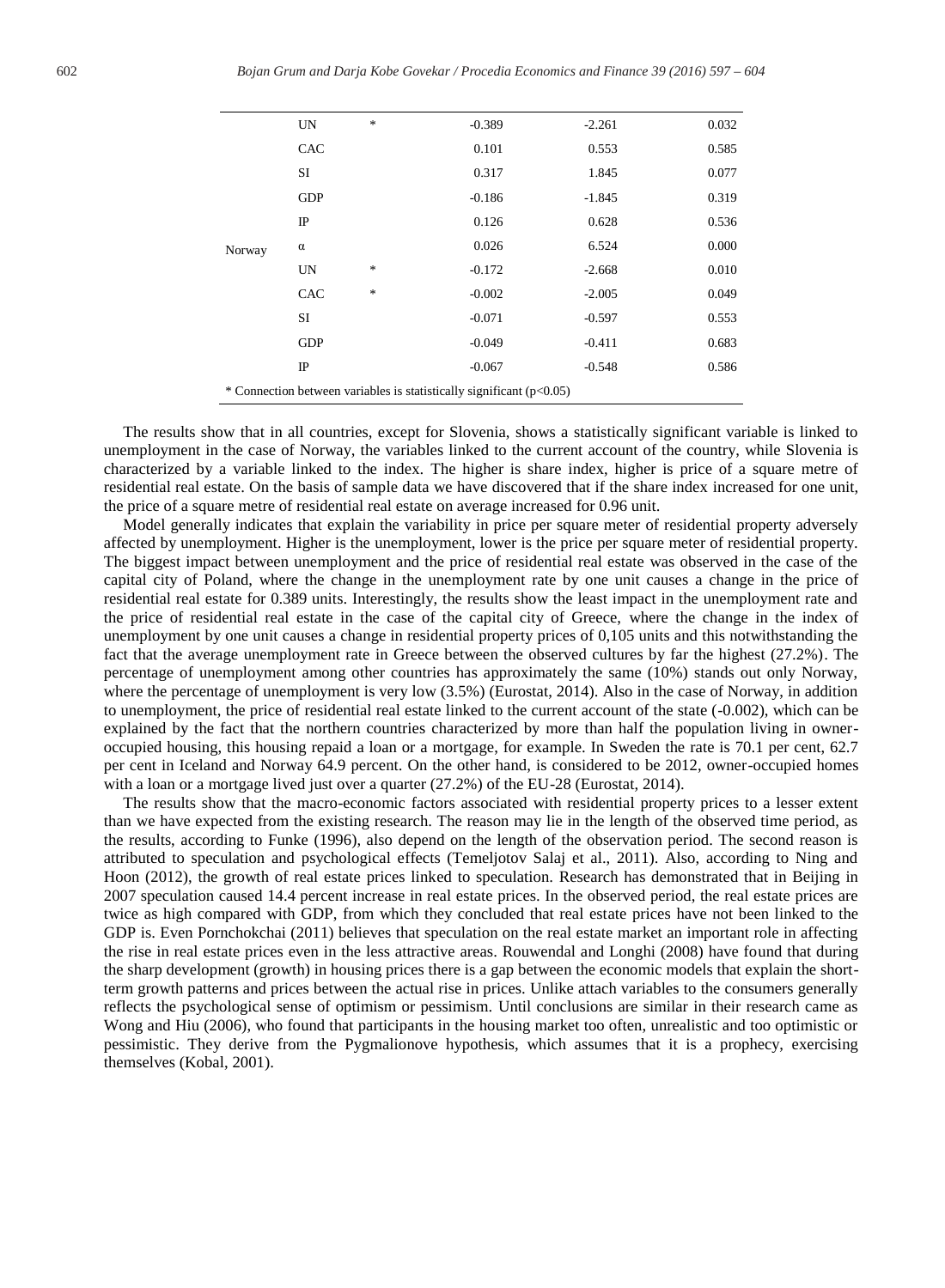#### **4. Conclusion**

The emphasis of the research was on the statistical-mathematical analysis of a potential influence of particular selected variables, which are related to unemployment, share index, current account of a country, industrial production and gross domestic product (GDP), on the prices of residential real estate in various economic, cultural and social environments, i.e. in Slovenia, Greece, France, Norway and Poland. The implemented research provides an insight into factors connected with the price of residential real estate in different economic, cultural and social environments. Within the scope of the research, we have tested a hypothesis that the selected variables linked to unemployment, share index, current account of the country, industrial production and GDP were related to the prices of residential real estate in the capitals of the selected countries: Slovenia, Greece, France, Norway and Poland. The results of the final multiple regression models for individual selected economic, cultural and social environments have demonstrated that the connection of the variables chosen for the model with the price of residential real estate differed depending on the observed environment. For the capitals of France, Greece, Norway and Poland the results of multiple regression models have shown that the price of residential real estate is linked only to unemployment, while for the rest of the variables incorporated in the model it cannot be claimed that they are related to the price of residential real estate. For the capital of Norway, it was established that in addition to unemployment, the current account of the country was also connected to the price of residential real estate. According to the results of the final regression model, the price of residential real estate in Ljubljana was linked only to share index. Based on the results acquired with the research and our own findings, we can confirm that the selected variables related to unemployment, share index, current account of the country, industrial production and GDP, are linked to the prices of residential real estate in the capitals of the chosen countries: Slovenia, Greece, France, Norway and Poland. In the observed periods, at least one of the selected variables is related to the price of residential real estate in the individual selected and observed environments. Majority of the factors related to the price of residential real estate remains nevertheless unknown in spite of the implemented research. These factors may be a challenge for further research. Considering the results of the research we believe that observation of these variables is essential for explanation, prediction and forecasting of the behaviour of the real estate market, which is important especially for investors (buyers, investors), creditors (banks) and spatial planners (analysis of the most economic use of space).

## **References**

- Ahearne, A., Doyle, B. M., Kole, L. S., & Martin, R. F. (2005). Monetary Policy and House Prices: A Cross Country Study. *International Finance Discussion Papers*, *841*, 1-71.
- Akbari, A., & Aydede Y. (2012). Effects of Immigration on Housing Prices in Canada. *Working Paper Series, 44* (13), 1645-1658.
- Bardhan, A., Edelstein, R, & Tsang, D. (2007). Global Financial Integration and real Estate Security Returns. *Real Estate Economics, 36* (2), 285-311.
- Case, E. K., Quigley J. M., & Shiller , R. (2005). Department of Economics. *The Berkeley Electronic Press, 5*(1), 1-29.
- Chin, W.H.(2003). *Macro-economic Factors Affecting Office Rental Values in Southeast Asian Cities: Case of Singapore, Hong Kong, Taipei, K. Lumpur and Bangkok*. Australia: PRESS Brisbane.
- D'arcy, E., McGough, & T., Tsolacos, S.(1994). *Modelling the Determinants of Office Rental Values in Major European Cities*. United Kingdom: The University of Reading.
- European Central Bank. (2013). *Structural Factors in the EU Housing Markets*. Frankfurt: European Central Bank.
- Retrieved from http:/www.ec.europa.eu/eurostat/tgm/table.do?tab=table&language=en&pcode=teilm020&tableSelection:1&plugin=1
- Funke, N. (1996). Vulnerability of Fixed Exchange Rate Regimes. The Role of Economic Fundamentals. *OEC Economic Studies, 26*, 158-176.
- Gerlach, S., & Peng, W. (2005). Bank lending and property prices in Hong Kong. *Journal of Banking & Finance, 29*, 461-481.
- Giussani, B., Hsia, & M., Tsalocos, S. (1993). A Comparative Analysis of the Major Determinants of Office Rental values in Europe. *Journal of Property Valuation and Investment*, *2(*11), 157-173.
- Glaeser, E. L., Gottlieb, J. D., & Gyourko, J. (2010). Can Cheap Credit Explain The Housing Boom? *Working Paper 16230*, 1-67.
- Goodhart, C., & Hofmann, B. (2007). *House Prices and the Macroeconomy, Implications for Banking and Price Stability.* Oxford: University Press.
- Greiber, C., & Setzer, R., (2007). Money and housing evidence for the euro area and the US. *Discussion Paper, 12*, 1-48.
- Himmelberg, C., Mayer, C., & Sinai, T. (2005). Assessing High House Prices: Bubbles, Fundamentals and Misperceptions. *Staff Reports,* 1-21.
- Ho, L., & Wong, G. (2008). Nexus between housing and the macroeconomy: the Hong Kong Case. *Pacific Economic Review, 13*(2), 223-239.
- Hon-Chung, H. (2009). The Impact of Property Market Developments on the Real Economy of Malaysia. *International Research Journal of Finance and Economics, 30,* 66-86.
- Hong-Yu, L., & Kuentai, C. (2011). Predicting of Taiwan Real Estate by Neutral Networks. *Recent Researches in System Science*, 220-225.
- Institute of Macroeconomic Analysis and Development. (2015). *Ekonomski izzivi 2015*. Retrived from http://www.umar.gov.si/fileadmin/user\_upload/publikacije/izzivi/2015/Ekonomski\_izzivi\_2015.pdf
- Jacobsen, D. H., & Bjorn, N. E. (2005). What Drives House Prices? *Economic Bulletin, 76*(1), 29-41.
- Kobal Grum, D. (2001). *Temeljni vidiki samopodobe*. Ljubljana: Pedagoški inštitut.